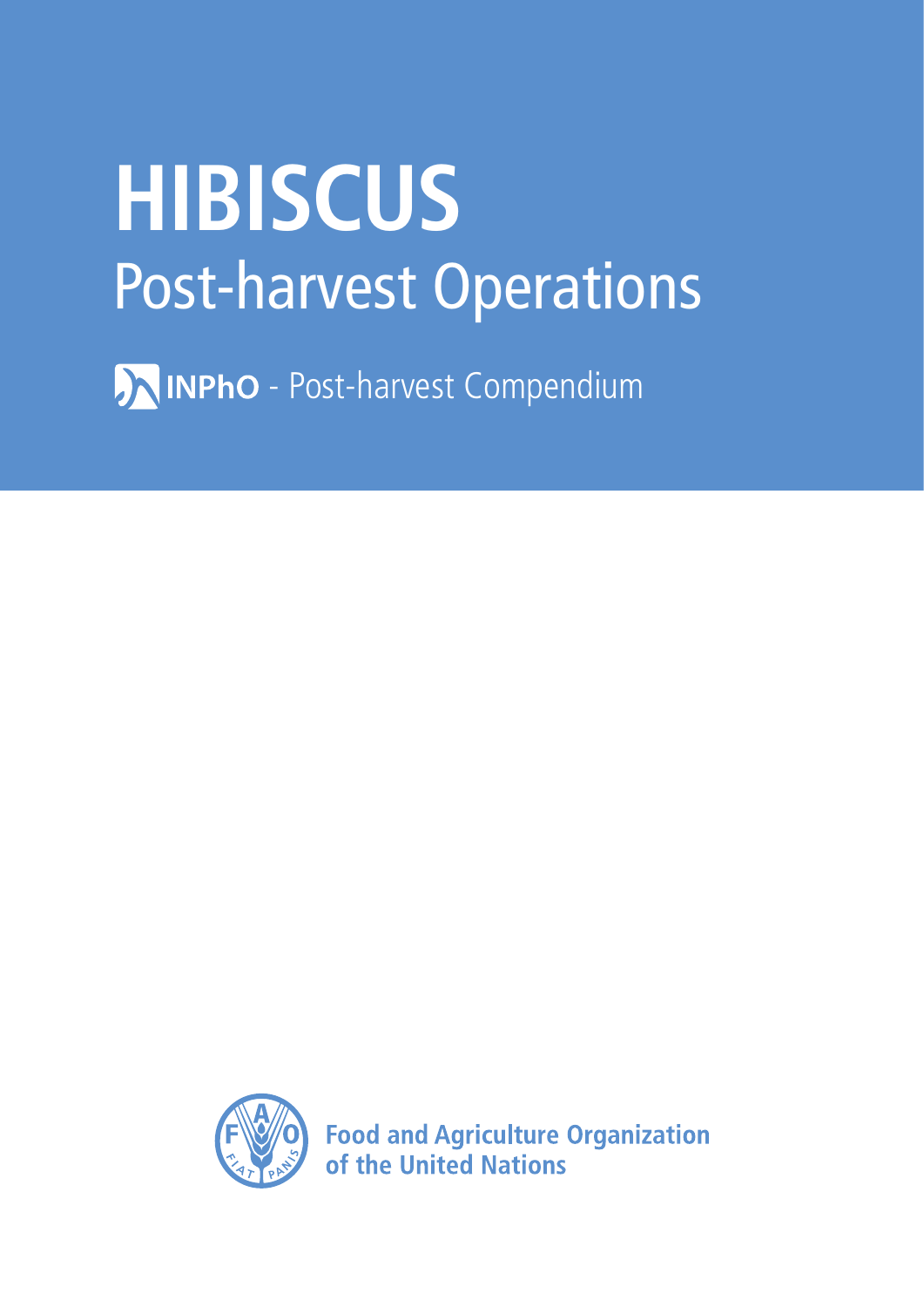# HIBISCUS: Post-Production Management for Improved Market Access

Organisation: Food and Agriculture Organization of the United Nations (FAO), AGST Prepared by Anne Plotto. Edited by François Mazaud, Alexandra Röttger, Katja Steffel, Last reviewed: 22/04/2004

## **Contents**

| Annex 2: Technical Quality Specification of a U.S. Herb Importer (country of origin: China, |  |
|---------------------------------------------------------------------------------------------|--|
|                                                                                             |  |
|                                                                                             |  |
|                                                                                             |  |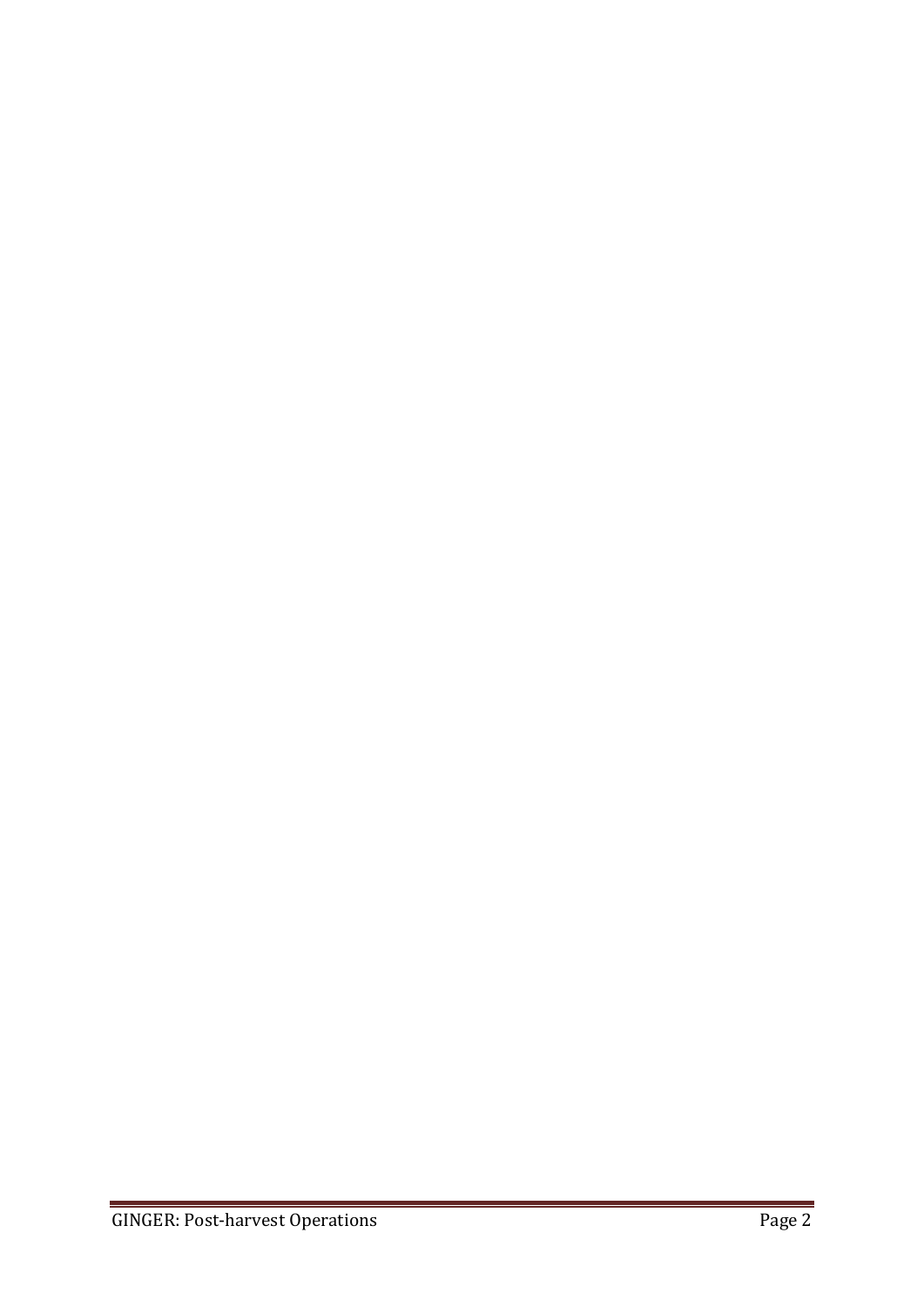# **1. Introduction**

Hibiscus sabdiriffa var. sabdariffa, commonly known as hibiscus or roselle, grows in many tropical and sub-tropical countries and is one of highest volume specialty botanical products in international commerce. Roselle is an annual herbaceous shrub of the Malvaceae family. The leaves are used extensively for animal fodder and fiber, but the swollen calyces are the plant part of commercial interest. As the flowers fall off, the bright red calyces swell. These are harvested by hand, dried, and sold whole into the herbal tea and beverage industry. The flavor is a combination of sweet and tart, similar to cranberry. In addition to international markets, there are extensive local and regional markets as well where it is processed into hot and cold herbal beverages, jellies, confectionaries and other products.





**Figure 1: Hibiscus plants (Hibiscus sabdariffa)<sup>10</sup>**

## <span id="page-3-0"></span>**1.1 Economic and Social Impact of Hibiscus**

Roselle is an ideal crop for developing countries if market demand is favorable. It is drought tolerant, relatively easy to grow, not suitable for mechanized harvest, labor intensive to process, and can be grown as part of multi-cropping system. In addition to fodder and fiber, it is used for other purposes as well. In China the seeds are used for their oil and the plant is used for medicinal properties, and in West Africa the leaves and powdered seeds are a local foodstuff. It has many other local names including sorrel, l'oiselle (French), jamaica (Spanish), bissap (Wolof/Senegal) and dâ (Bambara) among others. In North Africa and the Near East roselle is called karkade (Arabic), the name also used in the pharmaceutical and food flavoring trade in Europe.

Like many specialty botanical products, market information is not readily available for roselle. Prices and production are not tracked like a conventional agricultural commodity and thereare few, if any, published market reports  $\frac{1}{1}$ .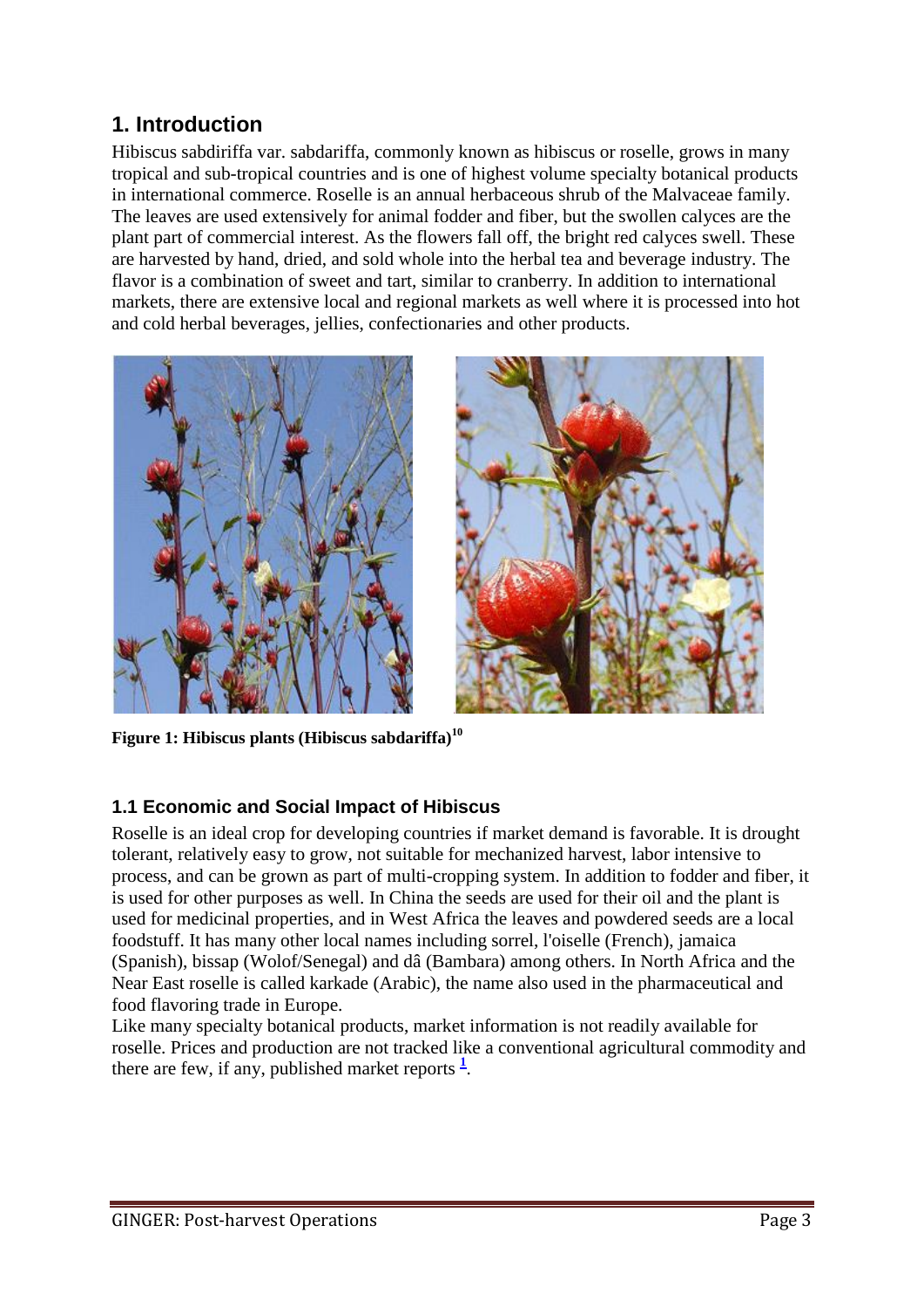

**Figure 2: Hibiscus flowers<sup>11</sup>**

## <span id="page-4-0"></span>**1.2 World trade**

#### <span id="page-4-1"></span>**1.2.1 Global Production**

Demand has steadily increased for roselle over the past decades. Currently approximately 15,000 metric tons enter international trade each year.<sup>3</sup> Many countries produce roselle but the quality markedly differs. China and Thailand are the largest producers and control much of the world supply. Thailand invested heavily in roselle production and their product is of superior quality, whereas China's product, with less stringent quality control practices, is less reliable and reputable. The world's best roselle comes from the Sudan, but the quantity is low and poor processing hampers quality. Virtually all of Sudan's production is exported to Germany. US importers also prefer the Sudanese product, but due to a trade embargo, importers there are forced to source this product through Germany at a considerable mark-up in price. As such, the Sudanese product is used much less in the US, and China and Thailand are the main suppliers. Mexico, Egypt, Senegal, Tanzania, Mali and Jamaica are also important suppliers but production is mostly used domestically.



Figure 3: Hibiscus plantation<sup>12</sup>

#### <span id="page-4-2"></span>**1.2.2 Main consumption areas and trends**

Germany and the United States are the main countries importing roselle. The biggest German buyer (as well as for the whole of Europe and the world) is Martin Bauer, one of the oldest and largest companies in the herb industry  $\frac{2}{3}$ [.](http://www.fao.org/inpho/content/compend/text/ch28/ch28.htm#note2) Roselle is used in numerous products there including herbal teas, herbal medicines, syrups and food coloring. Tables 1 and 2 list German imports of plants used in herbal teas, medicines and perfumes from 1993-1997. The data indicate an increase of 41% in volume and 72% in value over the 5 year time period. Specific information on roselle is not available, however importers estimate that that raw materials intended for the herbal tea industry account for roughly one quarter of the total volume.<sup>9</sup>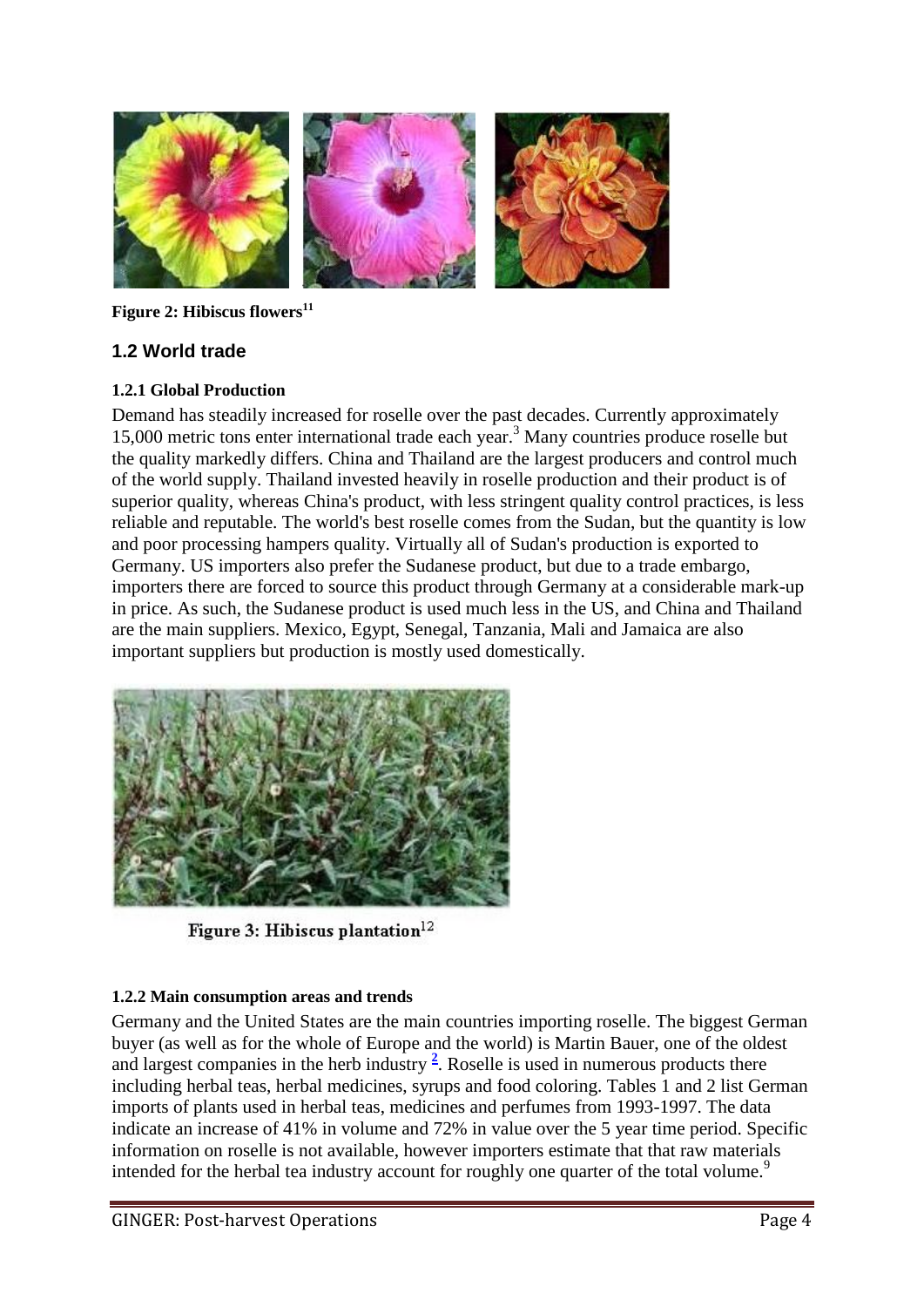| HS Code 12119080/95 | 1993   | 1994   | 1995   | 1996   | 1997   |
|---------------------|--------|--------|--------|--------|--------|
| <b>Bulgarie</b>     | 1,360  | 2,728  | 3,890  | 3,641  | 5,605  |
| <b>Poland</b>       | 2,168  | 2,067  | 1,761  | 2,879  | 4,684  |
| India               | 4,295  | 4,248  | 5,993  | 5,588  | 4,456  |
| Sudan               | 2,881  | 3,561  | 3,005  | 2,557  | 3,157  |
| <b>Chile</b>        | 2,441  | 1,711  | 2,378  | 3,099  | 2,902  |
| Egypt               | 1,352  | 1,729  | 1,637  | 1,881  | 2,646  |
| <b>US</b>           | 787    | 1,173  | 1,073  | 1,087  | 2,138  |
| <b>Hungary</b>      | 2,040  | 2,185  | 3,153  | 2,574  | 1,844  |
| China               | 1,305  | 1,549  | 1,661  | 1,701  | 1,821  |
| <b>Albania</b>      | 1,158  | 1,471  | 1,373  | 1,897  | 1,487  |
| <b>Argentina</b>    | 1,477  | 1,129  | 1,665  | 932    | 1,399  |
| <b>Austria</b>      | 1,186  | 1,136  | 1,360  | 544    | 952    |
| <b>Turkey</b>       | 500    | 609    | 608    | 817    | 820    |
| <b>Brazil</b>       | 659    | 278    | 477    | 551    | 600    |
| <b>Australia</b>    | 419    | 372    | 168    | 560    | 542    |
| <b>Thailand</b>     | 651    | 444    | 366    | 358    | 422    |
| <b>Mexico</b>       | 205    | 92     | 104    | 354    | 200    |
| <b>Other</b>        | 5,508  | 6,053  | 7,237  | 7,311  | 7,160  |
| <b>TOTAL</b>        | 30,392 | 32,535 | 37,909 | 38,331 | 42,835 |

**Table 1: German Imports of Plants and Plant Parts used in Herbal Teas, Medicines and Perfumes (t)**

*Source: EUROSTAT*

| Table 2: German Imports of Plants and Plant Parts used in Herbal |
|------------------------------------------------------------------|
| Teas, Medicines and Perfumes (ECU 000s)                          |

| HS Code 12119080/95 | 1993  | 1994  | 1995   | 1996  | 1997   |
|---------------------|-------|-------|--------|-------|--------|
| <b>Poland</b>       | 3,024 | 2,861 | 3,064  | 4,910 | 11,279 |
| <b>Chile</b>        | 3,692 | 2,713 | 4,693  | 7,715 | 8,404  |
| Austria             | 7,522 | 7,175 | 10,617 | 5,052 | 8,267  |
| <b>Bulgaria</b>     | 1,410 | 2,573 | 4,193  | 3,843 | 7,385  |
| <b>US</b>           | 3,215 | 3,426 | 5,304  | 5,381 | 7,118  |
| Egypt               | 2,276 | 3,187 | 3,334  | 4,060 | 5,697  |
| India               | 3,039 | 2,958 | 4,228  | 4,809 | 4,111  |
| <b>Argentina</b>    | 3,400 | 2,879 | 3,809  | 2,242 | 3,539  |
| China               | 2,106 | 2,291 | 2,398  | 3,077 | 3,483  |
| <b>Hungary</b>      | 2,542 | 2,843 | 4,282  | 3,634 | 3,322  |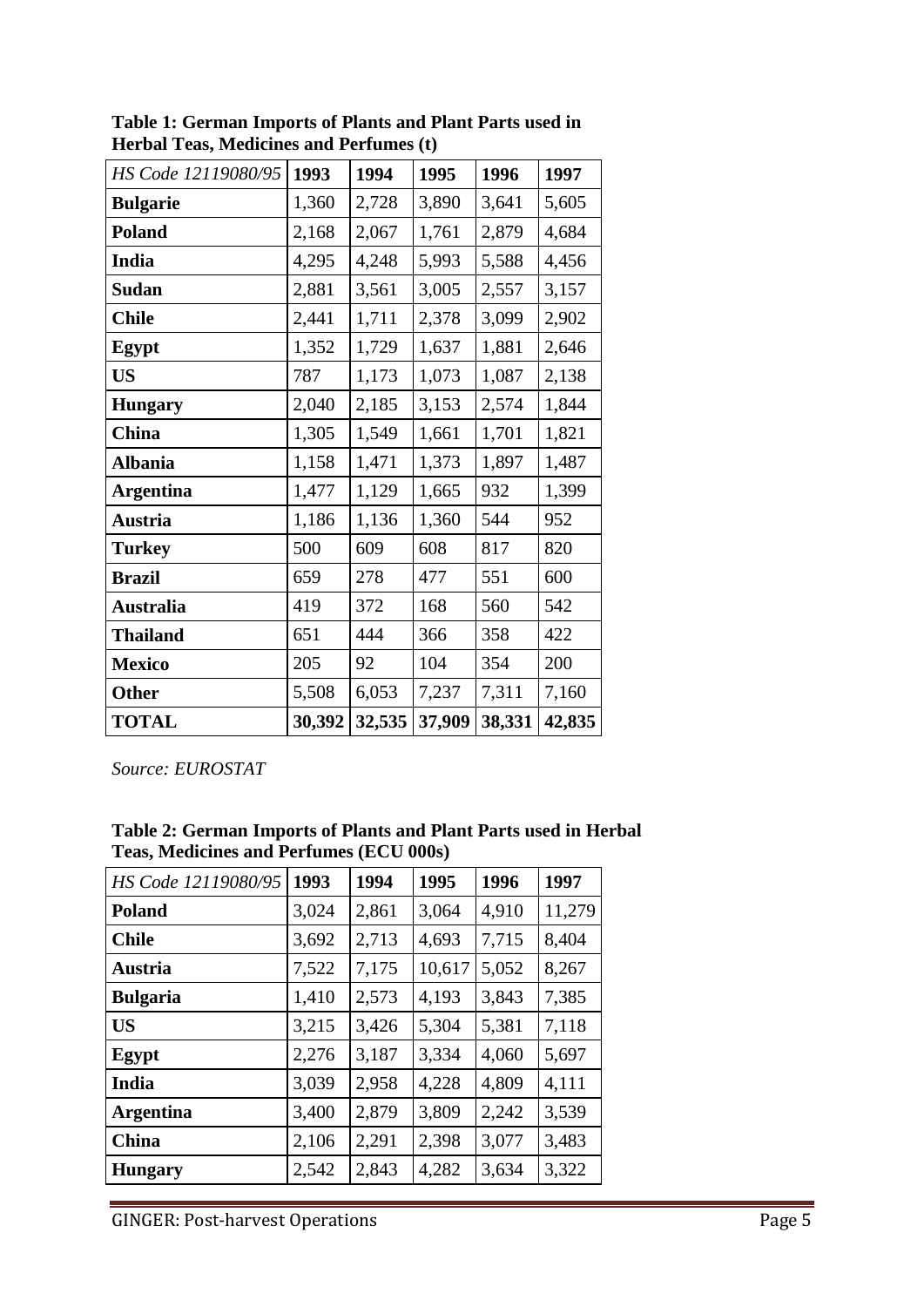| HS Code 12119080/95 | 1993   | 1994   | 1995   | 1996   | 1997   |
|---------------------|--------|--------|--------|--------|--------|
| <b>Sudan</b>        | 2,176  | 3,698  | 3,244  | 2,956  | 3,099  |
| <b>Albania</b>      | 1,447  | 1,817  | 2,134  | 3,376  | 2,843  |
| <b>Brazil</b>       | 1,578  | 844    | 1,323  | 1,621  | 2,054  |
| <b>Australia</b>    | 983    | 958    | 591    | 1,959  | 1,997  |
| <b>Turkey</b>       | 694    | 823    | 851    | 1,052  | 1,390  |
| Fiji                | 518    | 480    | 1,023  | 671    | 1,335  |
| <b>Thailand</b>     | 1,011  | 956    | 784    | 710    | 971    |
| <b>Mexico</b>       | 325    | 248    | 314    | 588    | 436    |
| <b>Other</b>        | 11,331 | 11,903 | 12,769 | 11,743 | 13,002 |
| <b>TOTAL</b>        | 52,289 | 54,633 | 68,955 | 69,399 | 89,732 |

#### *Source: EUROSTAT*

Main importers in the United States are Celestial Seasonings and Lipton, both tea companies.<sup>3</sup> Roselle is also used in ready to serve beverages made by Knudson, Whole Foods and other food and beverage manufacturers. Like Germany, there has been a steady increase in imported products used in the US herbal tea industry. The data in Tables 3 and 4 show that between 1994 and 1998 there was a 78% increase in volume and a 156% increase in value.

| HS Code 1211908080 | 1994  | 1995  | 1996  | 1997  | 1998  |
|--------------------|-------|-------|-------|-------|-------|
| <b>China</b>       | 1,062 | 1,341 | 1,692 | 1,639 | 1,760 |
| <b>Mexico</b>      | 103   | 116   | 354   | 629   | 669   |
| <b>Chile</b>       | 271   | 378   | 395   | 333   | 629   |
| <b>Germany</b>     | 267   | 330   | 433   | 396   | 326   |
| India              | 173   | 137   | 203   | 173   | 200   |
| <b>Thailand</b>    | 138   | 200   | 223   | 163   | 154   |
| Peru               | 26    | 255   | 86    | 26    | 148   |
| <b>Spain</b>       | 93    | 88    | 53    | 93    | 99    |
| Canada             | 13    | 10    | 3     | 3     | 98    |
| <b>South Korea</b> | 52    | 53    | 24    | 28    | 88    |
| <b>Egypt</b>       | 24    | 56    | 79    | 106   | 54    |
| Sudan              | 37    |       |       |       |       |
| <b>Other</b>       | 659   | 988   | 860   | 1,488 | 958   |
| <b>TOTAL</b>       | 2,918 | 3,952 | 4,405 | 5,077 | 5,183 |

### **Table 3: US Imports of Plants and Plant Parts for Use in Herbal Teas (t)**

*Source: RAISE.org*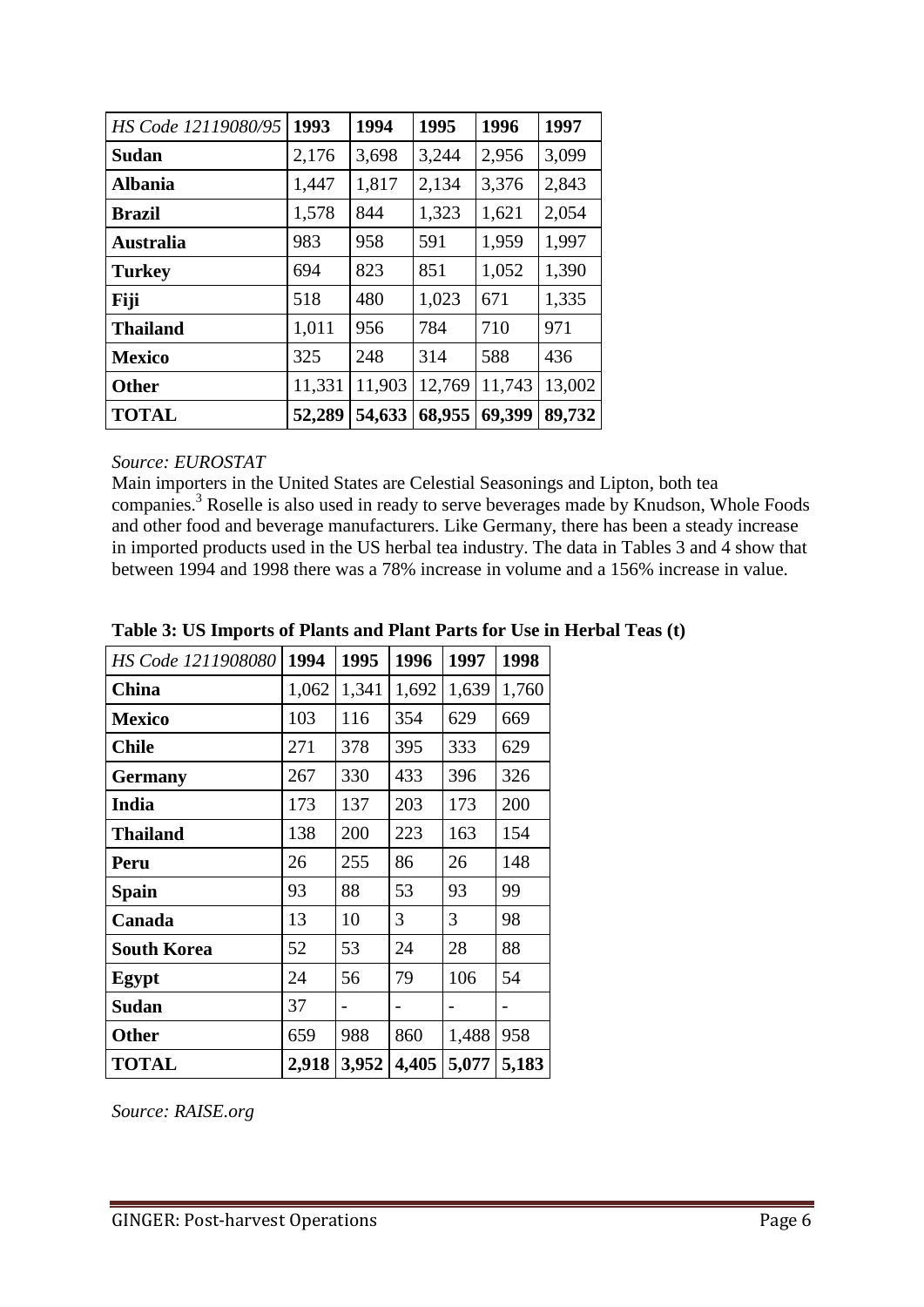| HS Code 1211908080 | 1994  | 1995   | 1996   | 1997   | 1998   |
|--------------------|-------|--------|--------|--------|--------|
| China              | 2,290 | 3,527  | 4,972  | 4,727  | 7,330  |
| <b>Chile</b>       | 670   | 1,104  | 1,322  | 1,087  | 3,136  |
| <b>Taiwan</b>      | 446   | 636    | 803    | 1,102  | 1,263  |
| <b>Mexico</b>      | 268   | 337    | 601    | 1,046  | 1,193  |
| Spain              | 631   | 982    | 683    | 997    | 1,070  |
| <b>Germany</b>     | 1,003 | 1,204  | 2,204  | 1,921  | 983    |
| Canada             | 178   | 141    | 39     | 33     | 909    |
| <b>South Korea</b> | 482   | 520    | 303    | 305    | 903    |
| India              | 211   | 310    | 685    | 815    | 716    |
| <b>Thailand</b>    | 330   | 633    | 514    | 537    | 415    |
| Egypt              | 73    | 163    | 237    | 304    | 132    |
| Sudan              | 48    |        |        |        |        |
| <b>Other</b>       | 2,114 | 3,889  | 3,359  | 4,821  | 4,374  |
| <b>TOTAL</b>       | 8,744 | 13,446 | 15,722 | 17,695 | 22,424 |

**Table 4: US Imports of Plants and Plant Parts for Use in Herbal Teas (US\$'000s)** 

*Source: RAISE.org* 

#### <span id="page-7-0"></span>**1.2.3 Trends in international prices**

The market for roselle is notoriously volatile and prices can fluctuate dramatically. Due to the fact that it grows in many places, the market is easily oversupplied. When demand and price increase, more suppliers come online, causing prices to drop and supply to outstrip demand. This causes farmers to switch to other crops, which may induce a shortage the next year. This kind of fluctuation can happen over the course of a single year and is often related to climate and quality control problems.

The year 2003 is indicative. Prices are at an all time high of US\$ 4000/t due to a decrease in quality supply from China and Thailand brought on by unseasonably rainy and humid weather. This prohibited the product from being sun dried, and much was lost to mold and rot.

In general prices range from 1200-3600 US\$/t depending on quality, time of year, and amount purchased **<sup>3</sup>** [.](http://www.fao.org/inpho/content/compend/text/ch28/ch28.htm#note3) Quality is a function of taste and color primarily, followed by cleanliness and other factors. The best quality is dark red in color with a sour-fruity taste.

The table below gives an indication of price ranges per metric ton over the past year for dried hibiscus<sup>9</sup>, as well as variations in the liquid product from country to country. Prices include freight and insurance costs (CIF).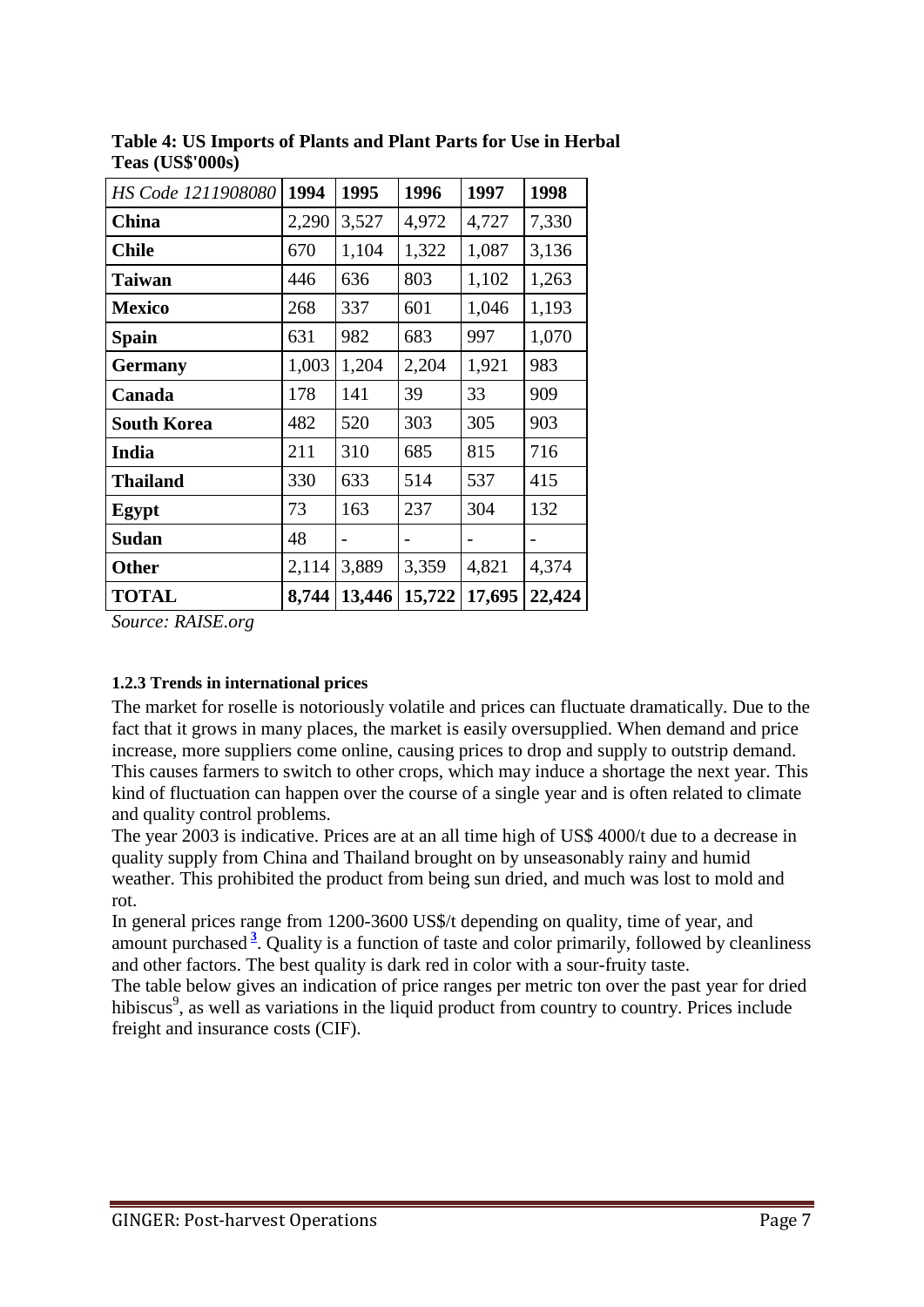| <b>Supplier</b>              | Liquid Color   Liquid Taste   US |        |                                                 | <b>Germany</b> |
|------------------------------|----------------------------------|--------|-------------------------------------------------|----------------|
| <b>Sudan</b>                 | Orange-red                       | Acidic | $\vert$ \$1,500-\$1,700 $\vert$ \$1,200-\$1,300 |                |
| Egypt (organic) Burgundy red |                                  | Acidic | $\vert$ \$1,200-\$1,500 No quote                |                |
| <b>Thailand</b>              | Purplish-red                     | Sweet  | $$1,000-S1,200 \mid $1,000-S1,100$              |                |
| <b>China</b>                 | Dark purple                      | Tart   | \$800-\$1,000                                   | \$900-\$1,000  |
| <b>Mexico</b>                | Orange-red                       | Salty  | \$600-\$700                                     | No quote       |

**Table 5: Price Ranges for Dried Hibiscus (CIF, US\$ per ton), 3/97-4/98**

*Source: Interviews with importers*

#### <span id="page-8-0"></span>**1.2.4 Assessment of Future Opportunities**

While China and Thailand control much of the world supply, there are opportunities to penetrate this market with better quality and reliable production. The humid climate in China and Thailand make production susceptible to the vagaries of climate, and importers often complain about the unreliable quality of the Chinese product. And even though the Sudanese cultivar ("El Rahad") is considered superior, there are significant quality control issues as well as obstacles created by the US trade embargo.

Roselle is easy to grow, but it is hard to produce high quality. Opportunities may exist for producers who can procure Sudanese seeds, or who can grow in geographical regions with the right climatic conditions (for example in drier areas of the tropics and subtropics), or who can grow off-season in order to provide buyers with year-round sourcing options. The main constraints to production are many producers, volatile markets, and unorganized and poorly monitored growth, harvest and post-harvest handling operations. Product quality (especially taste) and seller reputation are key criteria for accessing international markets. New producers can rarely expect to sell anything but whole material, as once processed it almost impossible to clean. Due to its well-organized production system and sound reputation, Thailand is the only country that has been able to add value locally by cutting and sifting the calyces into tea bag size. At this time there is only a small demand for organic roselle, although this could change with time.

Local and regional markets may offer additional opportunities for expansion through product diversification and better market linkages. In many ways, these markets are preferable for the small farmer as they are less volatile and represent a more even playing field. Locally, regionally and internationally, the market for roselle will continue to remain strong.

## <span id="page-8-1"></span>**1.3 Primary Products**

## *Fresh hibiscus*

Roselle fruits are best prepared for use by washing, then making an incision around the tough base of the calyx below the bracts to free and remove it with the seed capsule attached. The calyces are then ready for immediate use. They may be merely chopped and added to fruit salads. In Africa, they are frequently cooked as a side-dish eaten with pulverized peanuts. For stewing as sauce or filling for tarts or pies, they may be left intact, if tender, and cooked with sugar. The product will be almost indistinguishable from cranberry sauce in taste and appearance. For making a finer-textured sauce or juice, syrup, jam, marmalade, relish, chutney or jelly, the calyces may be first chopped in a wooden bowl or passed through a meat grinder. Or the calyces, after cooking, may be pressed through a sieve.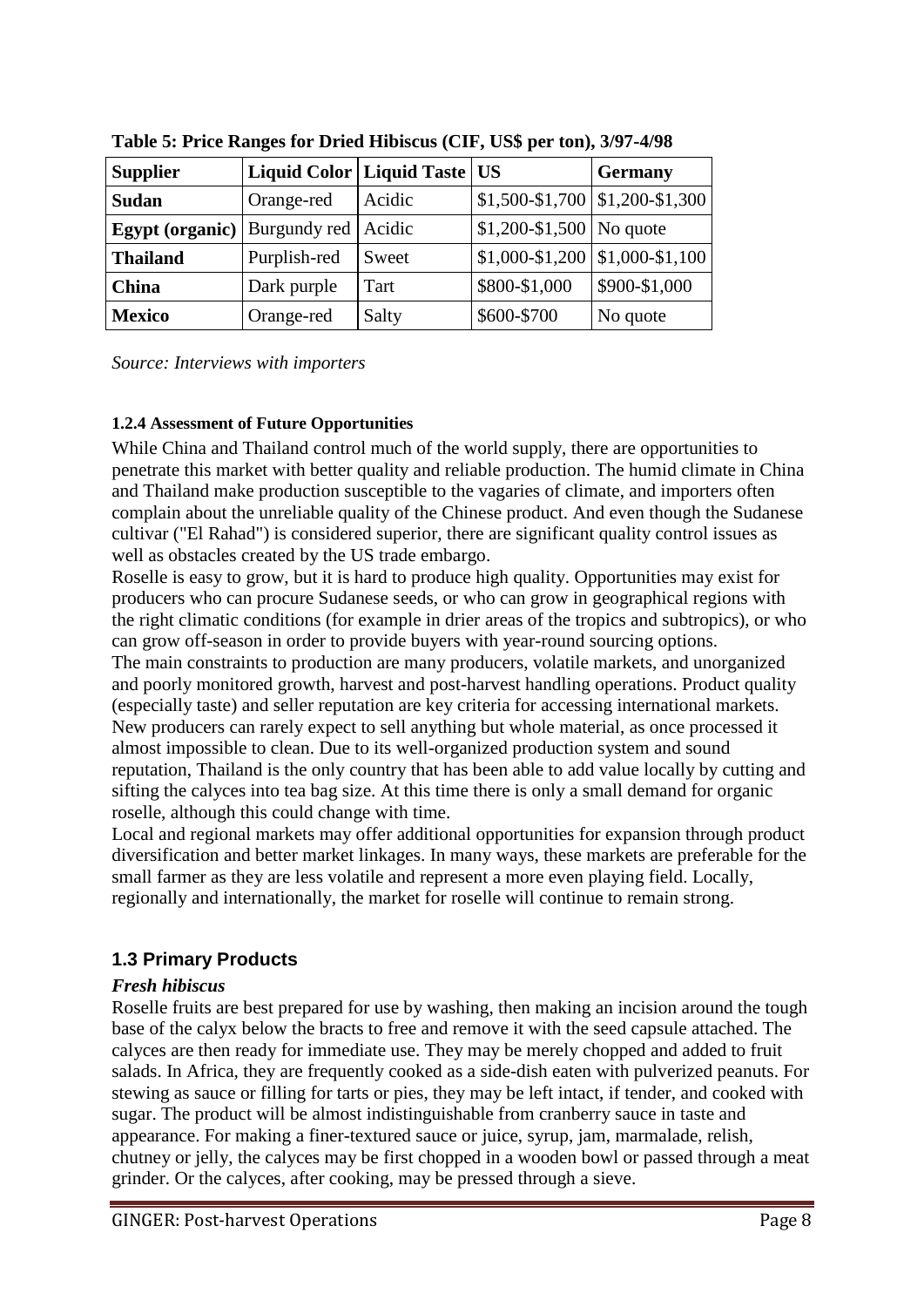The young leaves and tender stems of roselle are eaten raw in salads or cooked as greens alone or in combination with other vegetables or with meat or fish. They are also added to curries as seasoning. The leaves of green roselle are marketed in large quantities in Dakar, West Africa. The juice of the boiled and strained leaves and stems is utilized for the same purposes as the juice extracted from the calyces. The herbage is apparently mostly utilized in the fresh state though it can be evaporated and compressed for export from the Philippines.



Figure 4: Hibiscus calvees<sup>13</sup>

## <span id="page-9-0"></span>**1.4 Secondary and derived product**

#### *Dried and frozen Hibiscus*

The calyces are either frozen or dried in the sun or artificially for out-of-season supply, marketing or export. In Mexico today, the dried calyces are packed for sale in imprinted, plastic bags. It is calculated that 11 lbs (5 kg) of fresh calyces dehydrate to 1 lb (0.45 kg) of dried roselle, which is equal to the fresh for most culinary purposes. However, dried calyces as sold for "tea" do not yield high color and flavor if merely steeped; they must be boiled. For retailing in Africa, dried roselle is pressed into solid cakes or balls. In Senegal, the dried calyces are squeezed into great balls weighing 175 lbs (80 kg) for shipment to Europe, where they are utilized to make extracts for flavoring liqueurs. In the United States, Food and Drug Administration regulations permit the use of the extracts in alcoholic beverages.

### *Juice and wine*

Juice made by cooking a quantity of calyces with 1/4 water in ratio to amount of calyces, is used for cold drinks and may be frozen or bottled if not for immediate needs. In sterilized, sealed bottles or jars, it keeps well providing no sugar has been added. In the West Indies and tropical America, roselle is prized primarily for the cooling, lemonade-like beverage made from the calyces. In Egypt, roselle "ade" is consumed cold in the summer, hot in winter. In Jamaica, a traditional Christmas drink is prepared by putting roselle into an earthenware jug with a little grated ginger and sugar as desired, pouring boiling water over it and letting it stand overnight. The liquid is drained off and served with ice and often with a dash of rum. A similar spiced drink has long been made by natives of West Tropical Africa. The juice makes a very colorful wine.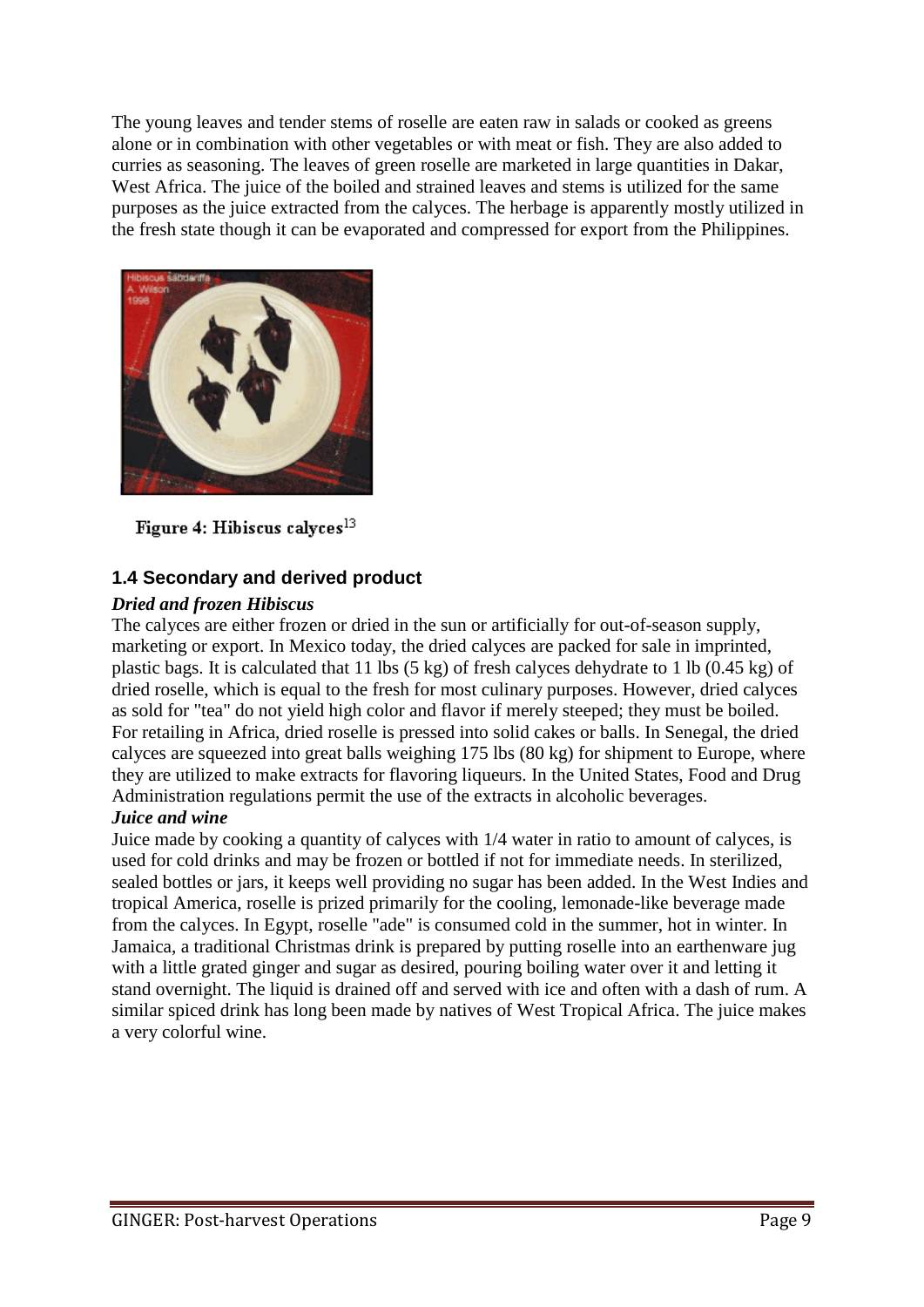

#### Figure 5: Hibiscus juice<sup>14</sup>

#### *Sauce or syrup*

Roselle sauce or syrup may be added to puddings, cake frosting, gelatins and salad dressings, also poured over gingerbread, pancakes, waffles or ice cream. It is not necessary to add pectin to make a firm jelly. In fact, the calyces possess 3.19% pectin and, in Pakistan, roselle has been recommended as a source of pectin for the fruit-preserving industry. *Seeds*

The seeds are somewhat bitter but have been ground to a meal for human food in Africa and have also been roasted as a substitute for coffee. The residue remaining after extraction of oil by parching, soaking in water containing ashes for 3 or 4 days, and then pounding the seeds, or by crushing and boiling them, is eaten in soup or blended with bean meal in patties. It is high in protein.

## <span id="page-10-0"></span>**1.5 Requirements for export and quality assurance**

## **Table 6: Common Guidelines and Specifications for Dried Hibiscus sabdariffa**

| Guidelines                 | Specifications                                                                                                                                                                                                                                                                                         |
|----------------------------|--------------------------------------------------------------------------------------------------------------------------------------------------------------------------------------------------------------------------------------------------------------------------------------------------------|
| Description                | Hibiscus sabdariffa                                                                                                                                                                                                                                                                                    |
| Packaging                  | Item must be packed in 50 lb. poly (or less) lined boxes or multi-walled sacks<br>(adequately protecting product for shipment) with clear markings indicating the<br>item contained. Shipment must be accompanied by packing list clearly<br>indicating the consignment, weight and country of origin. |
| Raw ingredient sample:     |                                                                                                                                                                                                                                                                                                        |
| (a)Visual                  | Purple-red color.                                                                                                                                                                                                                                                                                      |
| (b)Aroma                   | Floral, berry-like aroma. Free from objectionable off odors.                                                                                                                                                                                                                                           |
| $(c)$ Texture              | Lump free, free flowing particles                                                                                                                                                                                                                                                                      |
| Prepared sample:           |                                                                                                                                                                                                                                                                                                        |
| (a)Visual                  | Clear, deep red solution with some background purple hues. Blue hues are<br>undesirable.                                                                                                                                                                                                               |
| (b)Aroma                   | Slight berry aroma.                                                                                                                                                                                                                                                                                    |
| (c)Flavor                  | A well balanced, tart and astringent flavor. Some cranberry notes as well as a<br>slight drying effect. Not excessively tart, acidic or bitter. Should be free of off-<br>flavors and other undesirable spice/botanical notes.                                                                         |
| <b>Testing Parameters:</b> |                                                                                                                                                                                                                                                                                                        |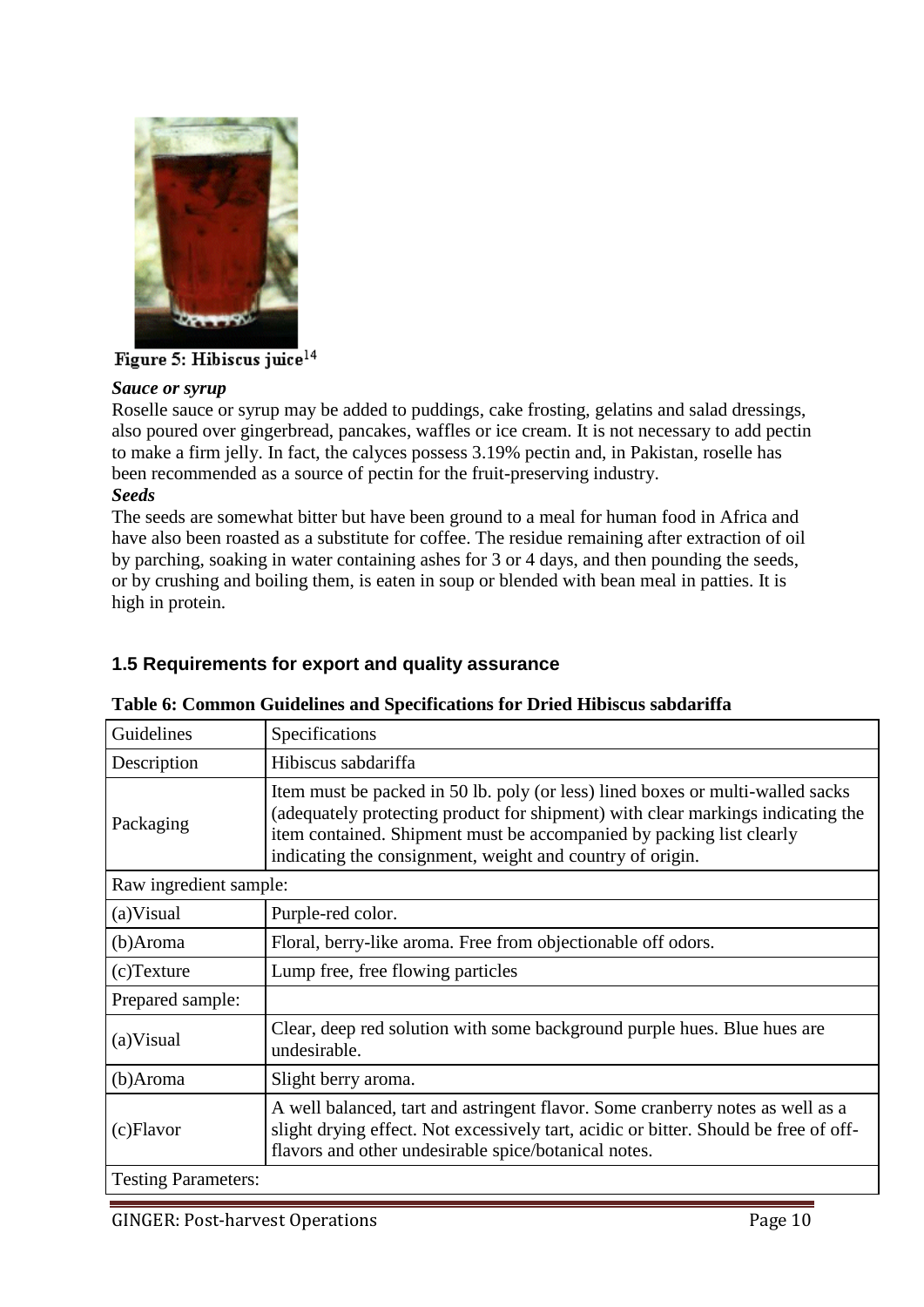| Test Units:                               | Specifications                            |
|-------------------------------------------|-------------------------------------------|
| (a) Free Flow<br>Density                  | G/CC Minimum 0.45, Maximum 0.60           |
| (b) Moisture                              | 12%                                       |
| (c) Total Ash                             | 10%                                       |
| (d) Acid Insoluble<br>Ash                 | 1.50%                                     |
| (e) Sieve Analysis                        | Thru US#20 95.0%                          |
| 5 Min Rotate                              | Thru US#60 5.0%                           |
| (f) Insect<br>Fragments each              | 400                                       |
| (g) Whole Insects<br>(field/storage) each | 25/5                                      |
| (h) Salmonella                            | Negative                                  |
| (i) Coliform                              | 2 of 5 over 10 CFU, 0 of 5 over 100 CFU   |
| $(i)$ E. coli (MPN)                       | 2 of 5 over 3 CFU, 0 of 5 over 20 CFU     |
| $(k)$ E. coli (Film)                      | 0 of 5 over 10 CFU                        |
| $(l)$ S. Aureus                           | 1 of 5 over 100 CFU, 0 of 5 over 1000 CFU |
| (m) Standard Plate<br>Count               | 0 of 5 over 1,000,000 CFU                 |
| (n) Yeast/Mold                            | 0 of 5 over 10,000 CFU                    |

#### *Source: Rural and Agricultural Income with a Sustainable Environment Program of USAID Shipping and Customs*

Germany and US regulations regard roselle as safe by virtue of it being dried. No special import permits are necessary and producers do not need to be registered

## *Contract Logistics*

Most product is purchased in advance by mid-September. Buyers may request either FOB (freight on board), CIF or CNF quotes from suppliers. FOB refers to the cost at the shipping port, without freight or insurance costs. CIF includes freight and insurance costs to a specific port, and CNF includes freight but not insurance.

## *Accessing Export Markets*

Quality and reputation are everything in the specialty botanicals marketplace. In order to gain market share and develop a trustworthy reputation, producers must be able to consistently product a reliable quantity and quality. It does not necessarily have to be the highest quality product, but it needs to be of a reliable quality, and of course, clean. (Buyers interested in receiving samples are listed in Appendix 2).

<sup>1</sup>The information below is based mostly on interviews with buyers, traders and industry experts.

 $2 \text{ German herbal products dominate the European market.}$ 

<sup>3</sup> Lower prices are typically negotiated for larger orders.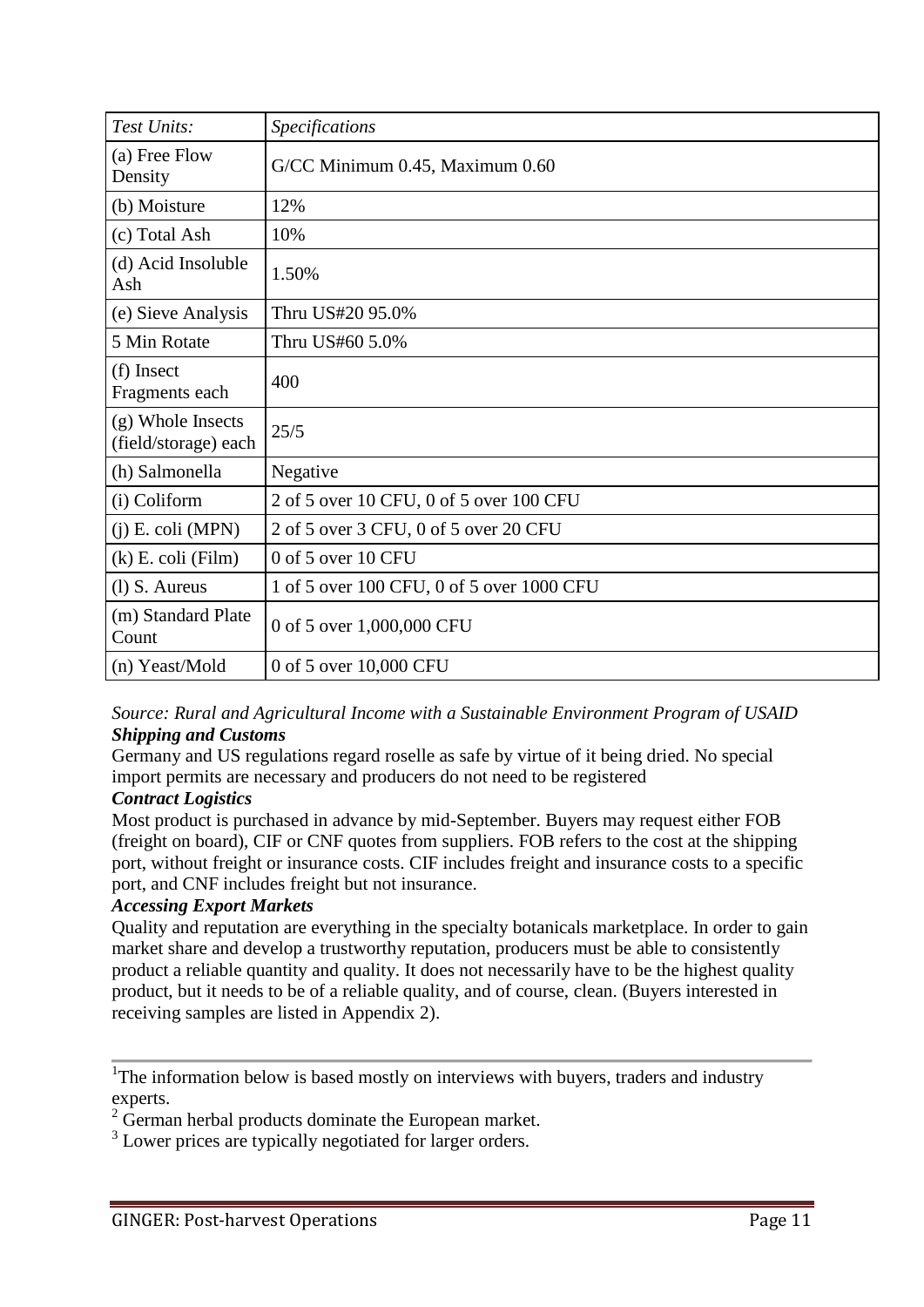# <span id="page-12-0"></span>**2. Post-Production Operations**

## <span id="page-12-1"></span>**2.1 Pre-harvest Operations**

Roselle is an annual bushy shrub that grows to approximately 2.4 meters in one growing season. While it is relatively easy to grow, it is more difficult to produce consistently high quality. This is a function of seed stock, local growing conditions, harvest time, and postharvest handling, in particular the drying process.

Roselle is quite hardy and grows in most well drained soils. It can tolerate poor soil, and is often grown as a supplemental rather than a primary crop. It requires 4-8 months with nighttime temperatures not below 21oC. In addition, it requires 13 hours of sunlight during the first 4-5 months of growth to prevent premature flowering.

Roselle requires a monthly rainfall ranging from 5-10" (130-250 mm) in the first 3-4 months of growth. Dry periods can be withstood and are desirable in the last months of growth. Rain or high humidity during the harvest time and drying can downgrade the quality of the calyces and reduce the yield.

#### <span id="page-12-2"></span>**2.1.1 Planting**

*Hibiscus sabdariffa* is very sensitive to changes in the length of day. This photoperiodic quality of blooming, when the days become shorter, require the planting time to be set according to the day length and not according to the rainfall requirements. It is a deep-rooted crop, therefore deep plowing is recommended in preparing the seedbed. To produce a large calyx 1,000-2,000 pounds of manure are added per acre (1-2 tonnes/ha).

Seeds are planted at a rate of 6-8 pounds or less per acre (6-8 kg/ha) and approximately one inch (2.5 cm) deep. Seeds are usually planted in the spring at the beginning of the rainy season, 2-3 feet (0.60-1 m) between rows and 18-24 inches (45-60 cm) within the rows. The reduced planting rate produces a larger calyx. Sowing can be done by hand, or with a modern grain drill. A good alternative tool would be a corn planter small enough to accommodate the hibiscus seeds. Thinning is done by hand as well.

There are over 100 cultivars or seed varieties of *Hibiscus sabdariffa*. The major commercial varieties are those grown in China, Thailand, Mexico and Africa, principally Sudan, Senegal and Mali. In most other countries, small farmers carry out the bulk of production, but in the Sudan, nomadic goat herders are known to pick the product from semi-wild sources.

#### <span id="page-12-3"></span>**2.1.2 Growth**

Flowering of the hibiscus is induced as the days become shorter and light intensity reduces. Flowering begins in September or later depending on the country in question, and continues through October or later when the entire field is in bloom. Flowers begin to drop at the end of October or later. Flowers are diurnal and last only a day. The seedpods begin ripening towards the bottom and proceed to the top. In Sudan, growers will sometimes allow the seed to completely ripen and the leaves drop prior to harvest.

## <span id="page-12-4"></span>**2.2 Harvesting**

*Hibiscus sabdariffa* is harvested from late December onwards. The harvest is timed according to the ripeness of the seed. The fleshy calyces are harvested after the flower has dropped but before the seedpod has dried and opened. The more time the capsule remains on the plant after the seeds begin to ripen, the more susceptible the calyx is to sores, sun cracking, and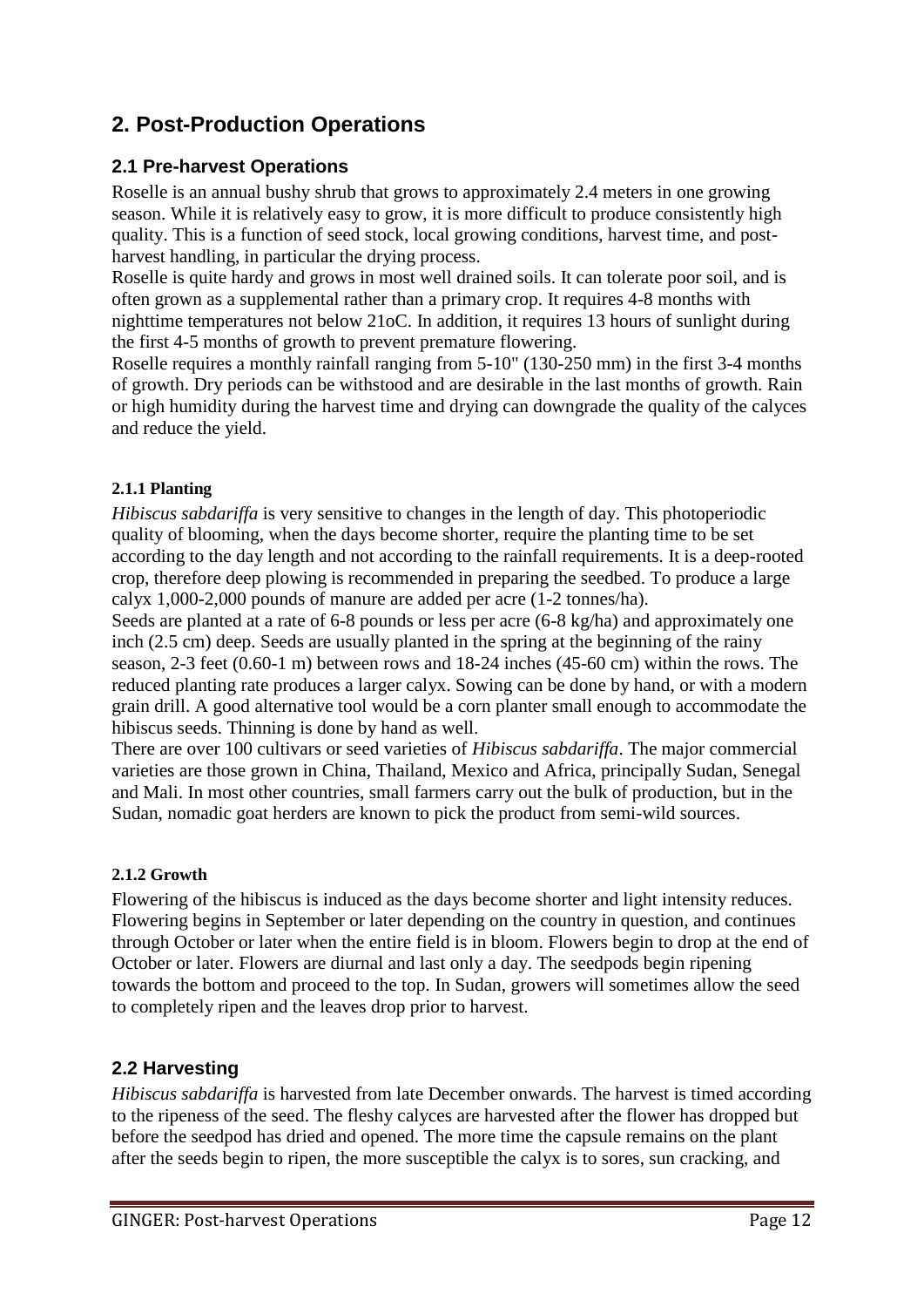general deterioration in quality. All harvesting is done by hand. Total yield is about half a ton per hectare.

Special care must be taken during harvesting operation to avoid contamination by extraneous material. At no time should the calyx come in contact with the ground or other dirt surfaces. Clean bags or containers should be used to transport from the field to the drying location. Different harvesting methods are in use today. In Mexico the entire plant is cut down and taken to a nearby location to be stripped of the calyces. In China only ripe calyces are harvested with clippers leaving the stalks and immature calyces to ripen in the field. The field is harvested approximately every ten days until the end of the growing season. The calyx is separated from the seedpod by hand, or by pushing a sharp edged metal tool through the fleshy tissue of the calyx separating it from the seedpod.

Thailand has perhaps the most sophisticated production system. Growers and collectors are more organized, and during the growing season collectors monitor the crop and estimate the yield for the whole country.

## <span id="page-13-0"></span>**2.3 Drying**

The time between harvest and drying should always be kept at a minimum. Drying can be accomplished by different methods. Drying with adequate ventilation, using woven nylon mats for example, prevents sun baking, which can reduce quality. A clean sheet of plastic placed on the ground can also be used with the hibiscus spread thinly on top. This method is still prone to insect infestation and mold. Spreading the calyces on screens or frames would improve ventilation further and reduce drying time. Such frames could also be stacked or hung in a well-ventilated building. The drying ratio is 10:1.1. That is, for every 100 pounds of fresh calyx, 11 pounds of dry calyx is produced.

But often color, texture and flavor of these calyces are not up to standard, neither of the internal consumers nor of the international market. An improvement of product quality can be achieved by using more adequate methods. Hot air dryers as used in developed countries are rather expensive but for instance the "Solar drying tunnel" provides a cost-efficient alternative.



#### **Figure 6: Solar drying tunnel <sup>15</sup>**

This dryer basically consists of an air collector, solar cells, a drying tunnel and several axial fans. Inside the drying tunnel the product is spread and passed by the hot air. For efficient conversion of solar irradiation into heat, the bottom of the collector as well as the dryer is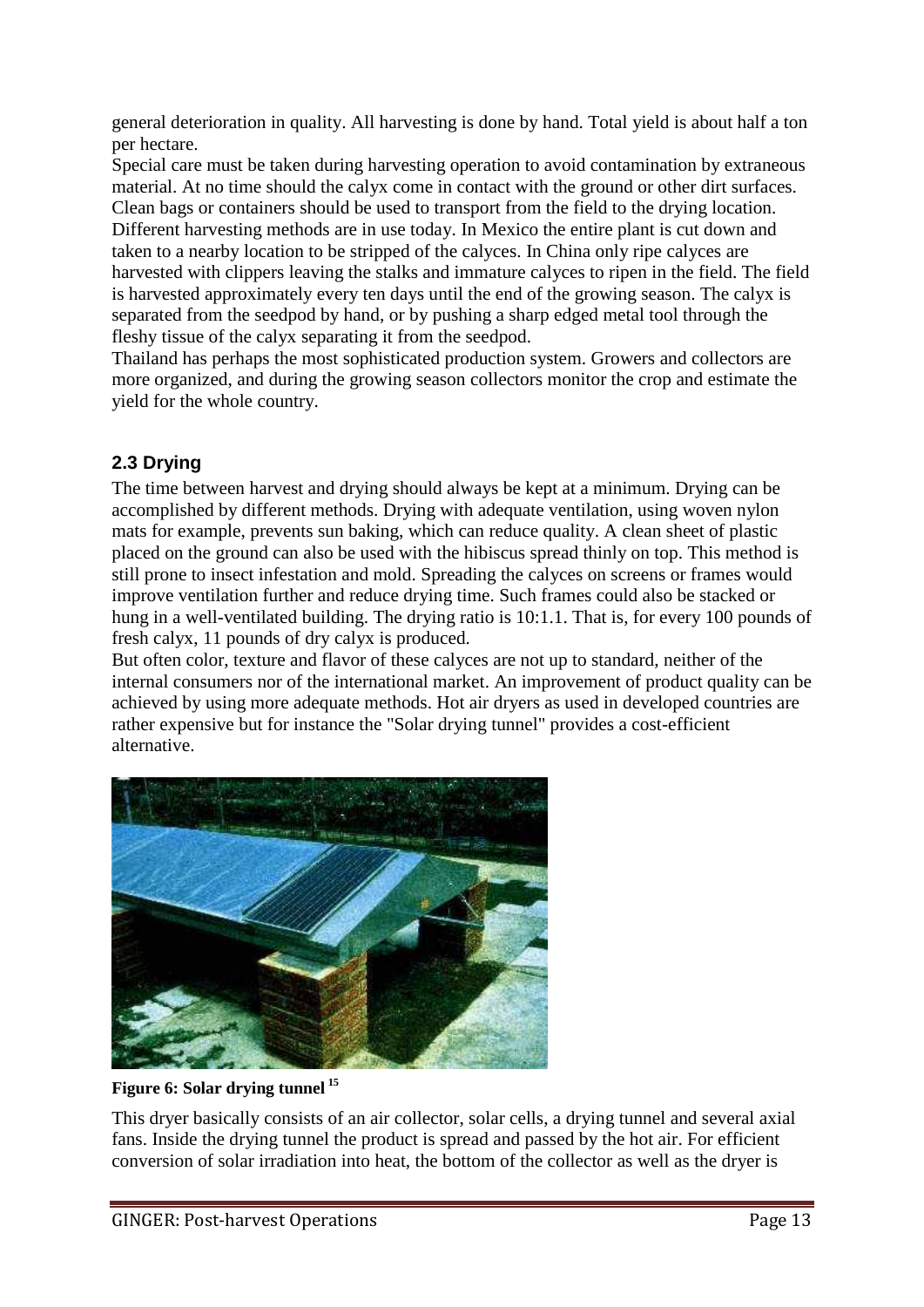painted with black lacquer. To prevent the product from rain, the machine is spanned by a plastic foil.



Figure 7: Description of solar drying tunnel<sup>16</sup>

To permit using the machine all-the-year even during long periods of rain, it is possible to install an additional heater between the collector and the dryer. Experiences in the field show that generally the time to dry spices is only half as long using the solar dryer then using conventional methods. Advantageously concerning storage is the permanent drying achieved by using the solar dryer. Possible differences in moisture can be cleared by storing all products together in one box for a few days after the drying process.

While drying the product is protected against climatic influence, insects, birds, rodents and dust. Insects that get together with the product into the dryer while filling the machine, are killed during the drying process.<sup>5</sup>

## <span id="page-14-0"></span>**2.4 Packaging and Processing**

Roselle is mainly sold whole and dried, packaged in bales. As mentioned earlier, Thailand is the only country that has been able to carry out value-added processing (cutting and sifting) because of its superior reputation for cleanliness.

Each buyer typically has his/her own product specifications. Table 6 contains common guidelines and specifications for dried roselle and Appendix 1 contains a sample technical specification sheet used by the leading specialty tea company in the US, Celestial Seasonings. Cleanliness is key and in general, no pesticides should be used.

# <span id="page-14-1"></span>**3. Pest Control**

Major diseases of hibiscus are mostly stem and root rot. Prevention techniques can include monitoring water in an irrigated field as well as avoiding the planting of crops that are also prone to these diseases. Damage done to hibiscus by insects is minor but it does exist. Pests include the stem borer, flea beetles, abutilon moth, cotton bollworm, and the cutworm. Mealy bugs and the leafhoppers are minor concerns, as is the cotton strainer.

Plant enemies usually do not compete in a cultivated field. Weeding can increase yield and calyx size, but may also reduce profit for the farmer. Because of differences in available land and labor prices, Chinese hibiscus fields are generally weeded and even hand watered if necessary, for maximum yield, while those in Thailand are given less attention. Quality is comparable.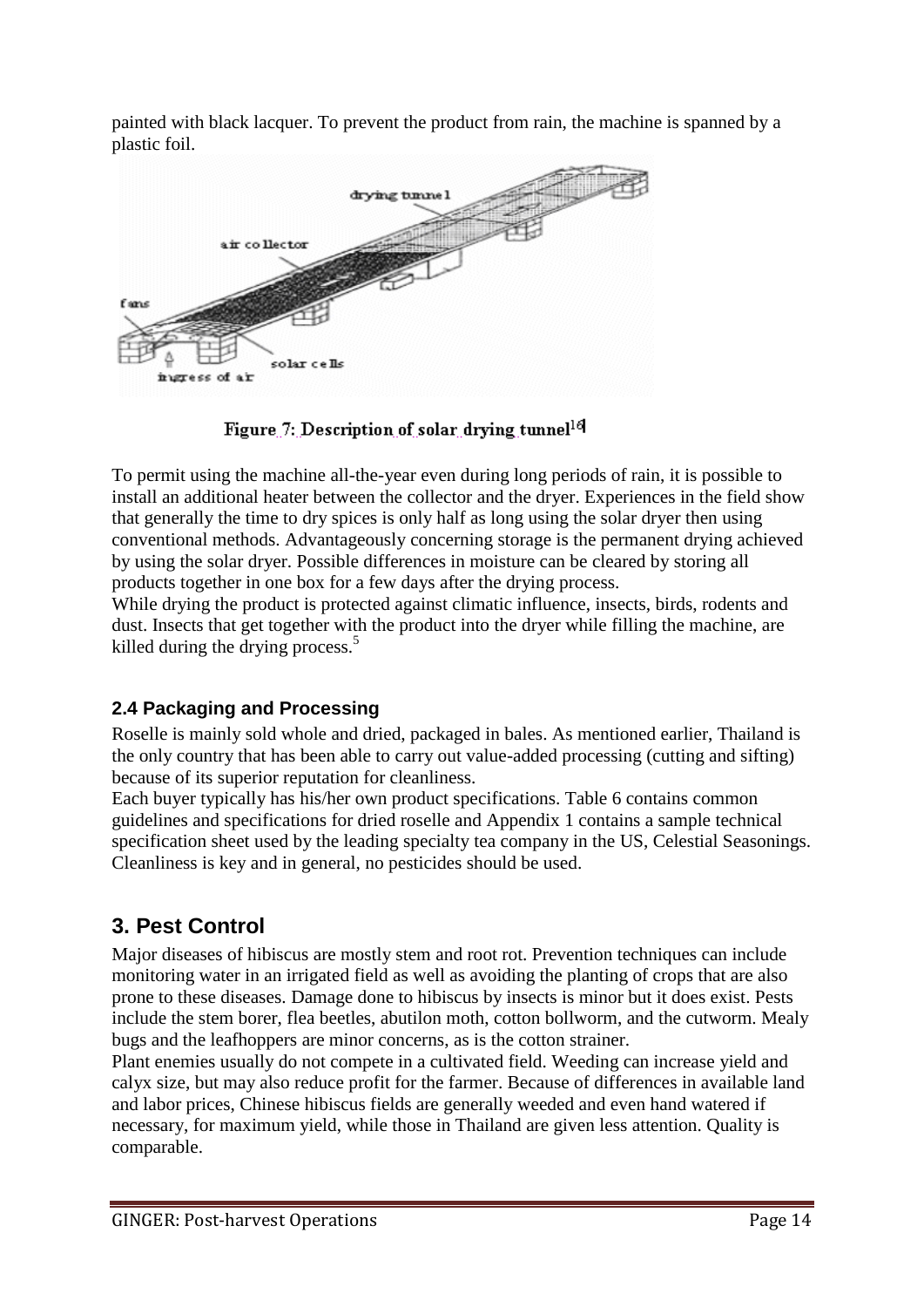# <span id="page-15-0"></span>**Annex 1: References**

1. Cooper, Barry P.W. Date unknown. The Delightful Hibiscus sabdariffa. <http://www.snatea.com/Briefs/Hibiscus.htm>

2. Duke, J. 1983. Handbook of Energy Crops. Unpublished.

[http://www.hort.purdue.edu/newcrop/duke\\_energy/Hibiscus\\_sabdariffa.html](http://www.hort.purdue.edu/newcrop/duke_energy/Hibiscus_sabdariffa.html)

3. McCaleb, Robert. 2000. Hibiscus Production Manual. Herb Research Foundation. Boulder, Colorado.

4. Morton, J. 1987. Roselle. P. 281-286. In: Fruits of Warm Climates. Julia F. Morton. Miami, FL.

5. Muehlbauer W., Esper A. 2001.Erneuerbare Energie 1/2001 <http://www.aee.at/verz/artikel/entw23.html>

6. Rural Agricultural Incomes and Sustainable Environments (RAISE). 2002. Market survey: Hibiscus sabdarrifa. United States Agency for International Development.

<http://www.raise.org/natural/pubs/hibiscus/hibiscus.stm>

7. Purdue University. Center for New Crops and Plant Products

<http://www.hort.purdue.edu/newcrop/>

8.<http://www.hort.purdue.edu/newcrop/morton/roselle.html#Food%20Uses>

<span id="page-15-1"></span>9. [http://www.RAISE.org](http://www.raise.org/)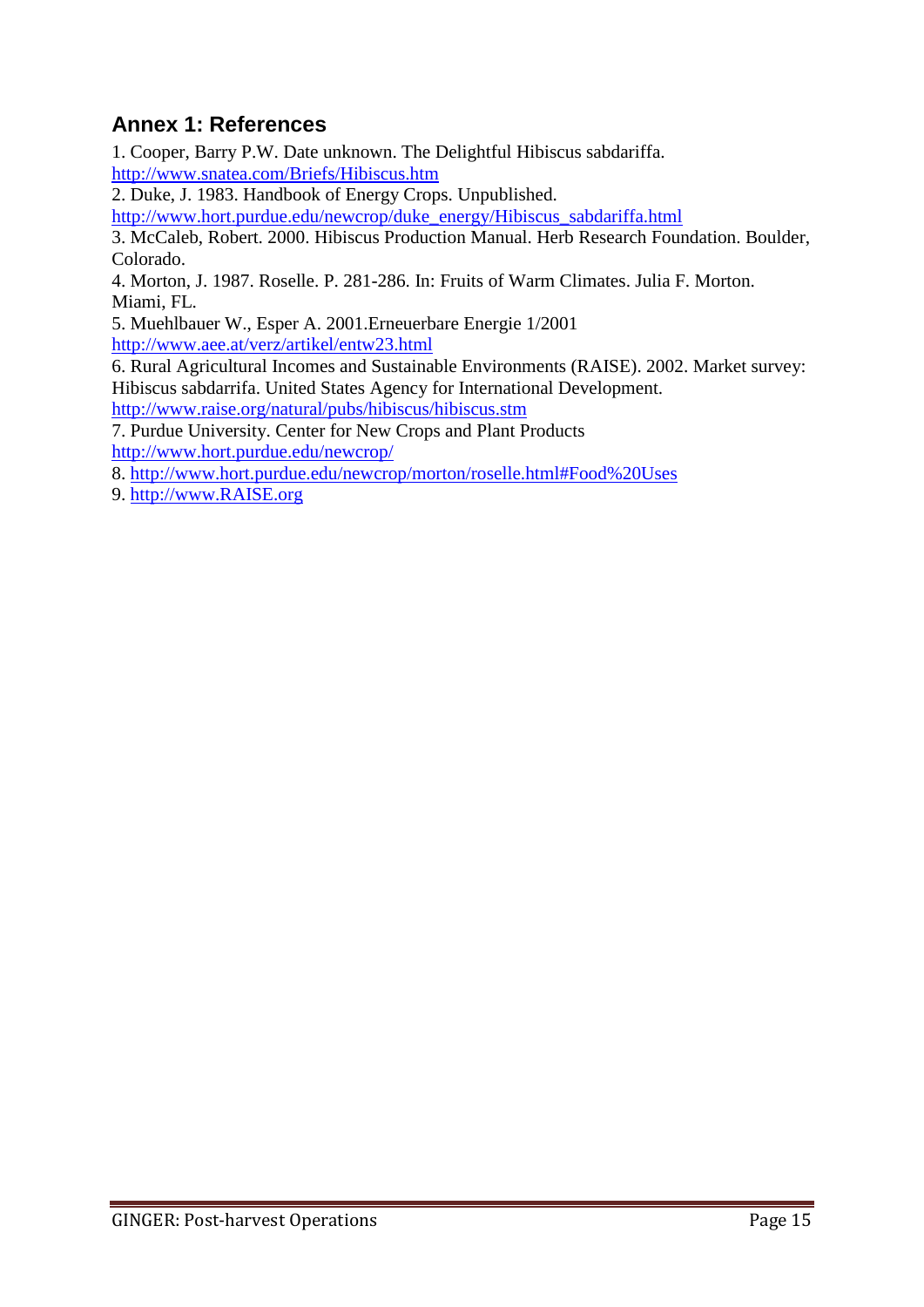# **Annex 2: Technical Quality Specification**

| <b>ATTRIBUTE</b>                       | <b>LIMIT/RANGE</b>              | <b>TEST METHOD</b>   |  |  |  |
|----------------------------------------|---------------------------------|----------------------|--|--|--|
| <b>1. CHARACTERISTICS</b>              |                                 |                      |  |  |  |
| Form                                   | Tea bag cut, pre-processed      | Visual inspection    |  |  |  |
| Plant part $(s)$                       | Calyx                           | Visual inspection    |  |  |  |
| Moisture                               | <12.0%                          | AOAC 967.19          |  |  |  |
| Water activity                         | $< 0.62\%$                      | AOAC 978.18          |  |  |  |
| U.S. Sieve size                        | (not applicable on whole herbs) | AOAC 965.22          |  |  |  |
| $# 8$ mesh                             | 0% on this screen               |                      |  |  |  |
| $#10$ mesh                             | $\langle 1\%$ on this screen    |                      |  |  |  |
| $#100$ mesh                            | $<$ 3 through this screen       |                      |  |  |  |
| $# 120$ mesh                           | $<$ 1% through this screen      |                      |  |  |  |
| Color                                  | Characteristic                  | Visual inspection    |  |  |  |
| Kosher                                 | Pareve                          | Star K approval      |  |  |  |
| 2. CONTAMINANTS OF ANIMAL ORIGIN       |                                 |                      |  |  |  |
| Excreta                                | None                            | AOAC 945.88 & 981.22 |  |  |  |
| Feathers                               | $< 1$ per Kg                    | Visual inspection    |  |  |  |
| Rodent hairs                           | $<$ 3 per 50 g sample           | Visual inspection    |  |  |  |
| Animal parts                           | None                            | Visual inspection    |  |  |  |
| Filth                                  | $< 1\%$                         | <b>AOAC 945.83</b>   |  |  |  |
| Glass or metal                         | None                            | Visual inspection    |  |  |  |
| Paper, string, cloth, plastic          | $< 1\%$                         | Visual inspection    |  |  |  |
| <b>3. Insect Infestation</b>           |                                 |                      |  |  |  |
| Live insects                           | None                            | Visual inspection    |  |  |  |
| Dead whole storage                     | None                            | Visual inspection    |  |  |  |
| Dead whole field                       | $<$ 20 per 10 g sample          | Visual inspection    |  |  |  |
| Fragments                              | $< 100$ per 10 g sample         | Visual inspection    |  |  |  |
| Insect damaged                         | $<$ 5% damaged pieces by weight | Visual inspection    |  |  |  |
| <b>4. Adulterants of Plant Origins</b> |                                 |                      |  |  |  |
| Extraneous plant parts                 | $< 1\%$                         | Visual inspection    |  |  |  |
| Non-toxic foreign plants               | $< 1\%$                         | Visual inspection    |  |  |  |
| Toxic plant parts                      | None                            | Visual inspection    |  |  |  |
| 5. Adulterants of Mineral Origin       |                                 |                      |  |  |  |
| Heavy metal content                    | $< 50$ ppm                      | USP < 231            |  |  |  |
| <b>ATTRIBUTE</b>                       | <b>LIMIT/RANGE</b>              | <b>TEST METHOD</b>   |  |  |  |
| Ash                                    | $< 5.0\%$                       | ASTA 3.0             |  |  |  |

U.S. Herb Importer (country of origin: China, Thailand, Sudan, Mexico, Central America)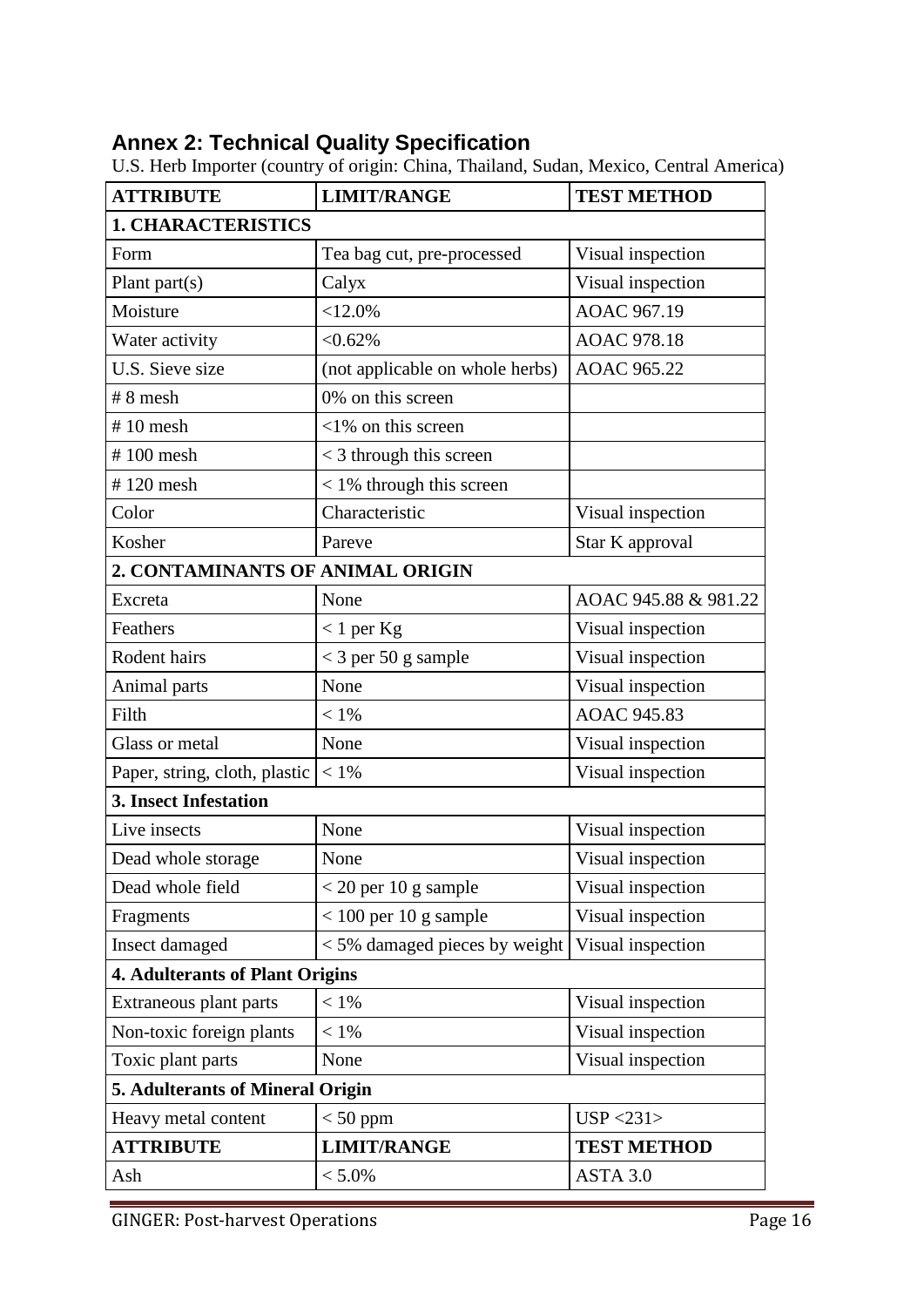| Acid insoluble ash          | $< 1.0\%$                | ASTA 4.0             |  |  |  |
|-----------------------------|--------------------------|----------------------|--|--|--|
| 6. Microbiological          |                          |                      |  |  |  |
| <b>Aflatoxins</b>           | $<$ 20 ppm               | <b>FDA BAMA/AOAC</b> |  |  |  |
| Mold & Yeast                | $<$ 100,000 cfu per gram | <b>FDA BAMA/AOAC</b> |  |  |  |
| <b>Standard Plate Count</b> | $< 10,000$ cfu per gram  | FDA BAMA/AOAC        |  |  |  |
| E. coli                     | $<$ 3 mpn cfu per gram   | FDA BAMA/AOAC        |  |  |  |
| Salmonella                  | Negative                 | FDA BAMA/AOAC        |  |  |  |
| 7. Chemicals                |                          |                      |  |  |  |
| Pesticides and Fumigants    | By country               | <b>EPA PAM</b>       |  |  |  |
| <b>Sterilants</b>           | No residue               | <b>EPA PAM</b>       |  |  |  |

*Source: Celestial* 

# <span id="page-17-0"></span>**Annex 3: List of Figures and Tables**

Figure 1: Hibiscus plants (Hibiscus sabdariffa),

[http://natureproducts.net/Forest\\_Products/Malvaceae/Hibiscus\\_sabdariffa.html](http://natureproducts.net/Forest_Products/Malvaceae/Hibiscus_sabdariffa.html)

Figure 2: Hibiscus flowers,<http://www.trop-hibiscus.com/index.html>

Figure 3: Hibiscus plantation,<http://www.hibiscus.org/toeat.php>

Figure 4: Hibiscus calyces, A. Wilson.1998,

<http://www.raise.org/natural/pubs/hibiscus/hibiscus.stm>

Figure 5: Hibiscus juice,<http://www.hibiscus.org/culinaryexisting.php>

Figure 6: Solar drying tunnel,<http://www.aee.at/verz/artikel/entw23.html>

Figure 7: Description of solar drying machine,<http://www.aee.at/verz/artikel/entw23.html>

Table 1: German Imports of Plants and Plant Parts used in Herbal Teas, Medicines and Perfumes

Table 2: German Imports of Plants and Plant Parts used in Herbal Teas, Medicines and Perfumes

Table 3: US Imports of Plants and Plant Parts for Use in Herbal Teas

Table 4: US Imports of Plants and Plant Parts for Use in Herbal Teas

Table 5: Price Ranges for Dried Hibiscus

<span id="page-17-1"></span>Table 6: Common Guidelines and Specifications for Dried Hibiscus sabdariffa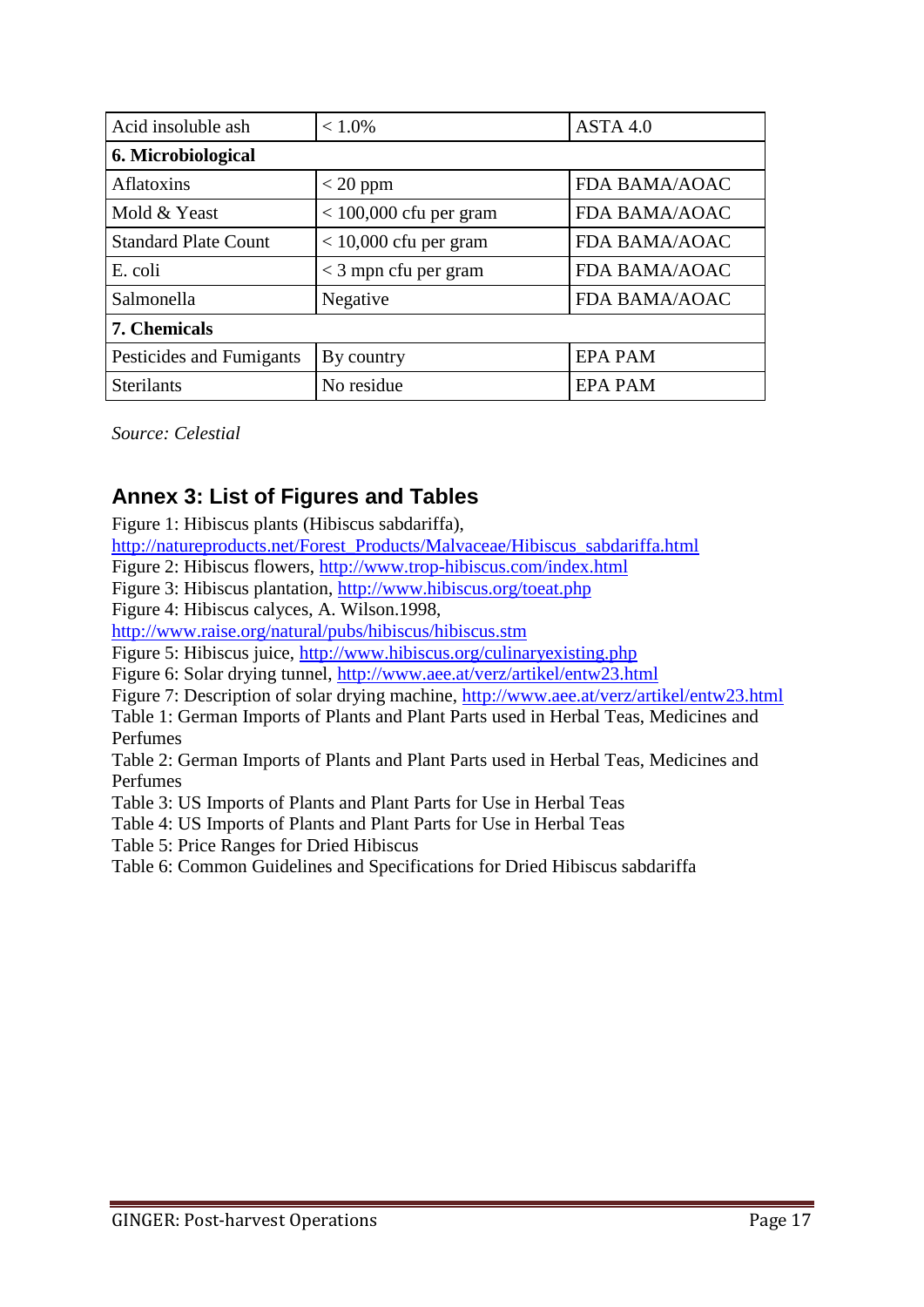## **Annex 4: Importers Interested in Receiving Samples [4](http://www.fao.org/inpho/content/compend/text/ch28/ch28_07.htm#note4)**

#### **USA**

Celestial Seasonings 4600 Sleepytime Drive Boulder, CO 80301-3284 Tel: (303) 530-5300 Fax: (303) 581-1249 Contact: Ms. Kay Wright Email: [kwright@celestialseasonings.com](mailto:kwright@celestialseasonings.com)  FMALI Herbs Co. and Gooder's Teas Santa Cruz, CA 95060-5899 Tel: (831) 423-4463 Fax: (831) 423-7913 x 213 Contact: Mr. Chang Email: [info@fmali.com](mailto:info@fmali.com)  Operations Manager Sanbar Trading 1705 14th Street Boulder, CO 80302-6321 Tel: (303) 499-7480 Fax: (303) 727-4026 Contact: Ms. Kirsten Augustad Email: [sna.kaugustad@ibm.net](mailto:sna.kaugustad@ibm.net)  Chia I Foods Co. Ltd. 1711 Floradale Avenue South El Monte, CA 91733 Tel:(626) 401-3095 Fax: (626) 401-9519 Contact: Mr. Steve Huang Email: [annhuange@chia-i.com](mailto:annhuange@chia-i.com)  R. C. Bigelow Inc. Fairfield, CT 06432-5512 Tel: (203) 334-1212 or 1-800-243-5587 Fax: (203) 382-5509 Contact: Ms. Denise Ferris Email: [dferris@bigelowtea.com](mailto:dferris@bigelowtea.com)  San Francisco Herb and Natural Food Company Fremont, CA 94538-7319 Tel: (510) 770-1215 Fax: (510) 770-9021 Contact: Mr. Eli Meltzer Stash Tea Inc. 9040 SW Burnham Street Tigard, OR 97223 Tel: (503) 684-4482 or 1-800-547-1514 Fax: (503) 684-4424 Contact: Ms. Joy Edlund Email: [stash@stashtea.com](mailto:stash@stashtea.com)  WWW:<http://www.stashtea.com/>